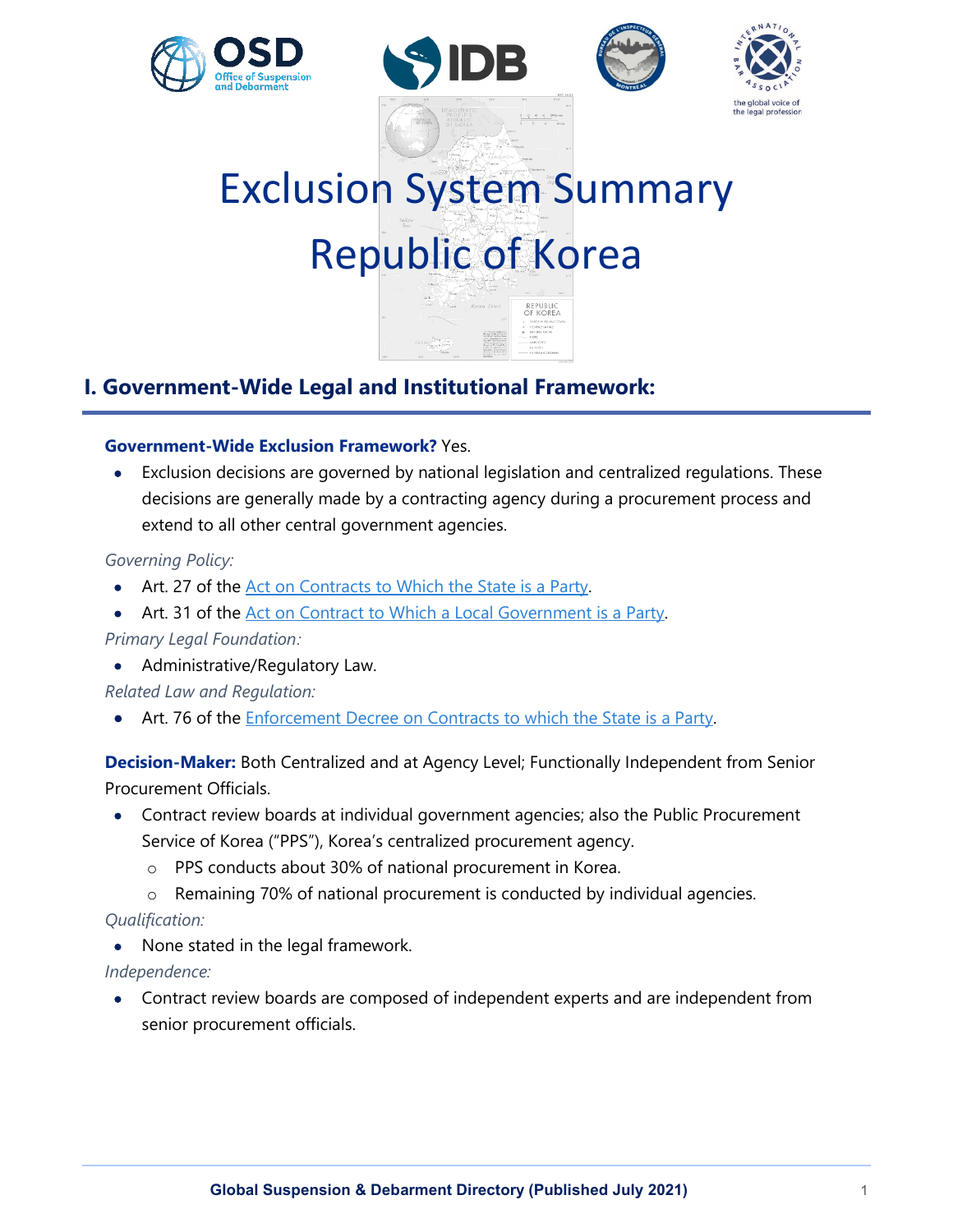# **II. Functioning and Enforcement of the Government-Wide Exclusion System:**

#### **General Provisions:**

*Type of Procedures:* Administrative.

*Decision Deadline:* Exclusion cannot be imposed more than 5 years after the occurrence of the exclusion ground.

*Provisional Exclusions:* None.

### **Commencement of Proceedings:** Ability to Initiate an Exclusion Proceeding.

- Referrals:
	- o Contract review boards at individual agencies must receive a prior referral before initiating exclusion proceedings.
	- $\circ$  The PPS does not require a prior referral to initiate exclusion proceedings.
- Non-governmental parties can submit complaints and/or evidence to the decision-maker.

#### **Notice Requirements & Opportunity to be Heard:** Yes & Yes.

*Notice of Proceedings:*

- Suppliers receive notice when an investigation into the underlying grounds is commenced.
- Notice must contain the grounds for exclusion.
- Decision-maker must make reasoning available to the supplier (not to the public).

#### *Opportunity to be Heard:*

- Suppliers are entitled to present a defense to the decision-maker and may:
	- o Make a written submission to the decision-maker.
	- o Request an in-person hearing with the decision-maker.

## **Appellate Review of Exclusion Decisions:** Yes.

*Nature and Forum of Review:* Administrative and Judicial.

*Means Available to the Supplier:* As part of appellate review, suppliers may:

- Obtain the evidentiary record.
- Make a written submission to the appellate body.
- Request an in-person hearing with the appellate body.
- Call witnesses to an in-person hearing to testify on the supplier's behalf.

*Duration of Appeal Process:* One to six months.

#### **Legal Representation:**

• A supplier **may** be represented by counsel.

**Subsequent Modification of Exclusion Decision:** Yes (through judicial decision only).

• After an exclusion goes into effect, a supplier can seek to suspend its exclusion in court.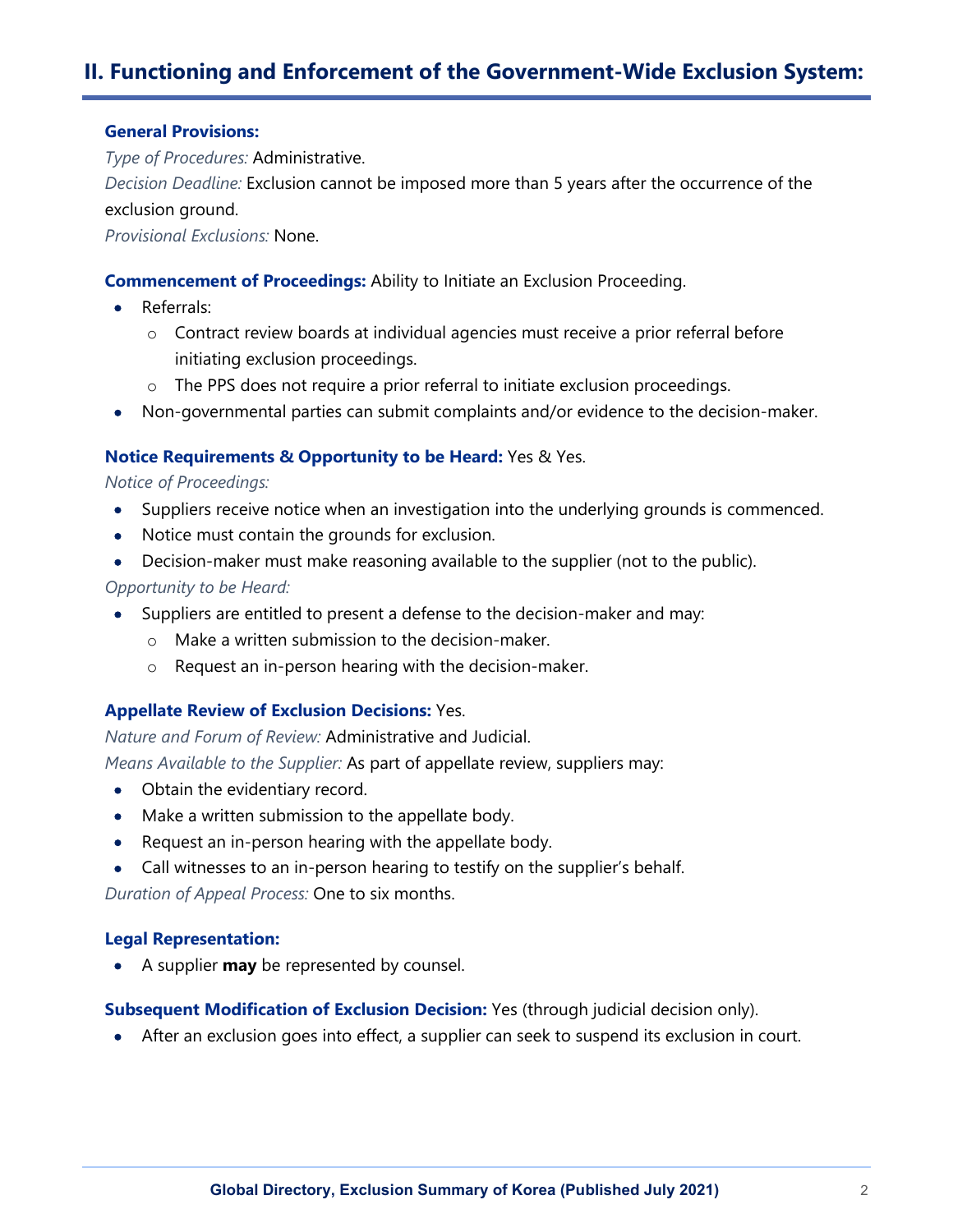# **III. Substantive Grounds for Government-Wide Exclusion:**

## **Automatic Exclusion:** Yes.

Based on a supplier's criminal or civil judgement for the following:

- Corruption;
- Fraud;
- Collusion and/or infringing competition;
- Coercion or intimidation;
- Tax-related offenses:
- Labor-related offenses;
- Social harms;
- Commercial regulatory violations;
- Poor performance, non-performance, and/or failure to perform on public contracts;
- Other illegal acts (*e.g.*, obstruction of an investigation, theft, money laundering, terrorist offenses).

*Exception:* According to Art. 76(2) of the Enforcement Decree, a supplier may avoid exclusion if it "has not neglected to pay reasonable attention to and exercise reasonable supervision over [its] agent, manager, or other employees to prevent them from" committing the underlying offense.

**Discretionary Exclusion:** No (except Cross-Debarment).

**Exclusion based on Bankruptcy and Cross-Debarment:** Automatic & Discretionary.

# **IV. Scope and Effect of Government-Wide Exclusion:**

# **Types of Excluded Suppliers:**

• Limited to Corporate Suppliers and their Representatives.

# **Scope of Exclusion:**

# *Extension to Other Agencies and Organizations:*

- Exclusions prohibit the supplier from contracting with any government agency.
- Exclusions extend to subnational governments.
- No known countries or international organizations that automatically recognize and apply exclusions from Korea.

*Effect on Ongoing Contracts:* Ongoing contracts are **not** automatically cancelled.

# *Effect on Excluded Individuals:* N/A.

*Tailoring Exclusion:* No option to tailor the exclusion to certain divisions, operating units, or business lines within a corporate supplier.

# **Effect on Affiliates:**

# *Corporate Affiliates:*

Exclusion extends to the corporation's representative but **not** to any other affiliated entity.